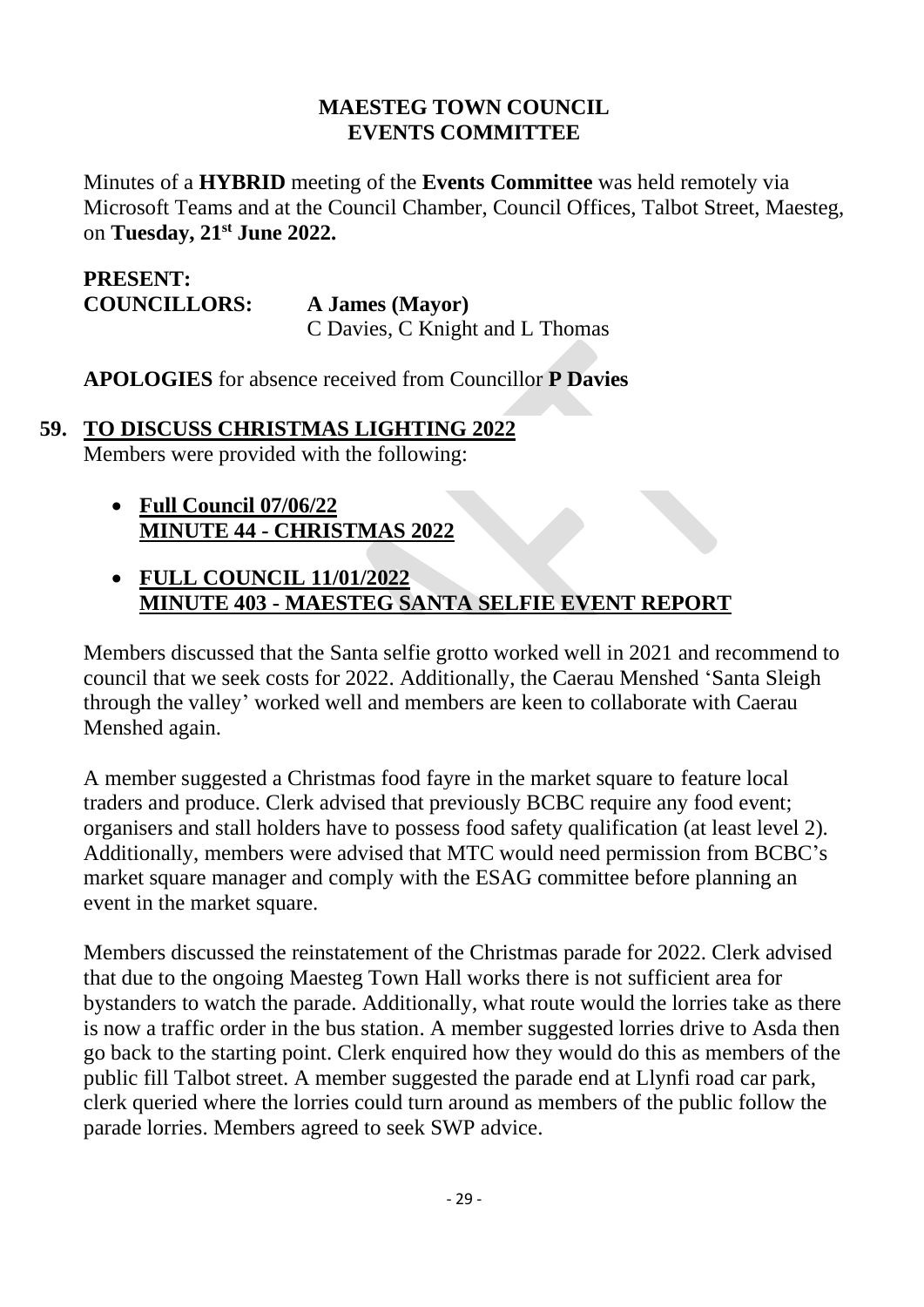A member raised the request for a Christmas tree in Nantyffyllon. A suggested location was the green in High Street just after the Nantyffyllon sign. Members agreed for the clerk to ask Centregreat for costings. A member queried Christmas trees for the other areas of Maesteg and the possibility of ward funds being used for this.

Another suggestion was for a Christmas disco for teenagers of the valley. Unfortunately, previously a disco would be held in the Town Hall following the parade. Members agreed this would be something to look into when the Town Hall reopens.

### **60. TO DISCUSS MAYORS BALL 2022/23**

Members were provided with the following information:

## • **Full Council 07/06/22 MINUTE 51.1 - TO CONSIDER CLLR P JENKINS REQUESTS**

Members deliberated the request to reinstate the Mayors ball and agreed that it is the Mayors ball and not the councils ball. There are plenty of venues within the area that could facilitate a ball and it was agreed that the Mayor and previous Mayor would discuss a joint ball to be held during this Mayoral year.

# **61. TO DISCUSS GŴYL MAESTEG FESTIVAL**

Members were provided with previous years minutes that discussed the Gŵyl Maesteg festival along with previous flyers.

Since the Covid-19 restrictions have been lifted Maesteg Town Council have agreed to reinstate the Keeper of the Colliery Fun Run. The Mayor requested that the events company is contacted to see if the Mayor can open the race and present awards.

A member brought a letter from the Maesteg Classic Owners Group (COGS) who wish to organise a classic car show at Tescos overflow car park. Permission has been granted by Tesco but they asked to check with the council for any licenses or health and safety regulations requirements. Members agreed to recommend that Maesteg Town Council support this event and to enquire with COGS the running costs of the event and see what involvement they would like from the Council.

Clerk raised that previously the Gwyl Maesteg Festival provided entertainment/event for primary school children. The Mayor advised there is only 4 weeks left of term and that it would be difficult for schools to facilitate an event. A suggestion was for a school competition to be held across all the primary schools to depict *'Summer in Maesteg'* theme. The Mayor will discuss ideas with the primary schools and report back.